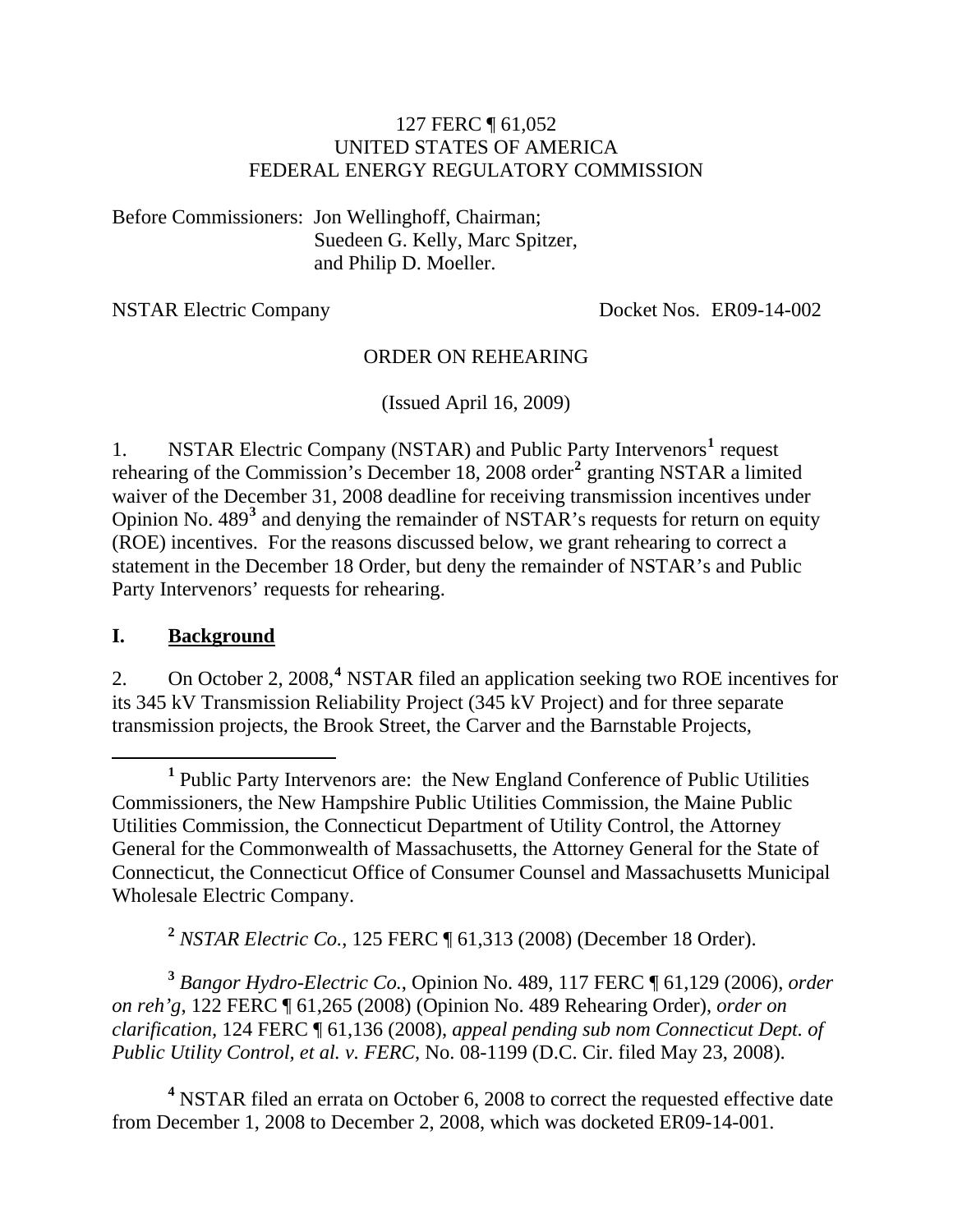collectively referred to as the Southeastern Massachusetts Upgrade Projects (the SEMA Upgrade Projects). Specifically, NSTAR requested: (1) for Phase II of its 345 kV Project, a limited waiver of the December 31, 2008 deadline for completion that serves as a condition for the 100 basis point ROE adder established in Opinion No. 489 or, alternatively, a 100 basis point ROE adder pursuant to Order No. 679**<sup>5</sup>** ; (2) a 100 basis point ROE incentive for the Carver and Barnstable Projects under Order No. 679; and (3) a 50 basis point ROE incentive**<sup>6</sup>** for use of advanced transmission technologies for the entirety of its 345 kV and Barnstable Projects, and for portions of its Brook Street and Carver Projects.

3. On December 18, 2008, the Commission issued an order addressing NSTAR's application. In the December 18 Order, the Commission granted no new incentive rate treatment. The Commission, however, approved NSTAR's request for a waiver of the December 31, 2008 deadline for project completion under Opinion No. 489, to the extent waiver proved to be necessary.<sup>[7](#page-1-0)</sup> The Commission rejected all other incentives requested by NSTAR, including: (1) NSTAR's request for a 100 basis point ROE incentive adder for the Carver and Barnstable Projects, finding that the Projects failed the Commission's nexus test established in Order No. 679; (2) NSTAR's request for an advanced technology ROE incentive adder for the 345 kV Project and the Brook Street Project because the Projects were completed or nearly completed; and (3) NSTAR's request for an advanced technology ROE incentive adder for the Carver and Barnstable Projects, finding that NSTAR had failed to provide sufficient evidence to support an advanced technology incentive adder for these two projects.

### **II. Requests for Rehearing**

4. NSTAR and Public Party Intervenors filed requests for rehearing on January 21, 2009. NSTAR requests rehearing of the December 18 Order to the extent that the order denied incentives including: (1) NSTAR's request for a 100 basis point ROE incentive for the Carver and Barnstable Projects; and (2) NSTAR's request for a 50 basis point

 **<sup>5</sup>** *Promoting Transmission Investment through Pricing Reform,* Order No. 679, FERC Stats. & Regs. ¶ 31,222, *order on reh'g*, Order No. 679-A, FERC Stats. & Regs. ¶ 31,236 (2006), *order on reh'g*, 119 FERC ¶ 61,062 (2007).

<sup>6</sup> NSTAR requested a 50 basis point advanced technology adder, but stated that if the Commission awarded all other incentives requested, a 46 point adder would result in an ROE at the high end of the zone of reasonableness.

<span id="page-1-0"></span><sup>7</sup> The waiver of the completion deadline in fact proved not to be necessary. On December 24, 2008, NSTAR filed a letter notifying the Commission that Phase II of the 345 kV Project had been placed into service on December 18, 2008, thereby satisfying the Opinion No. 489 criteria for a 100 basis point incentive without the waiver that the Commission granted in the December 18 Order.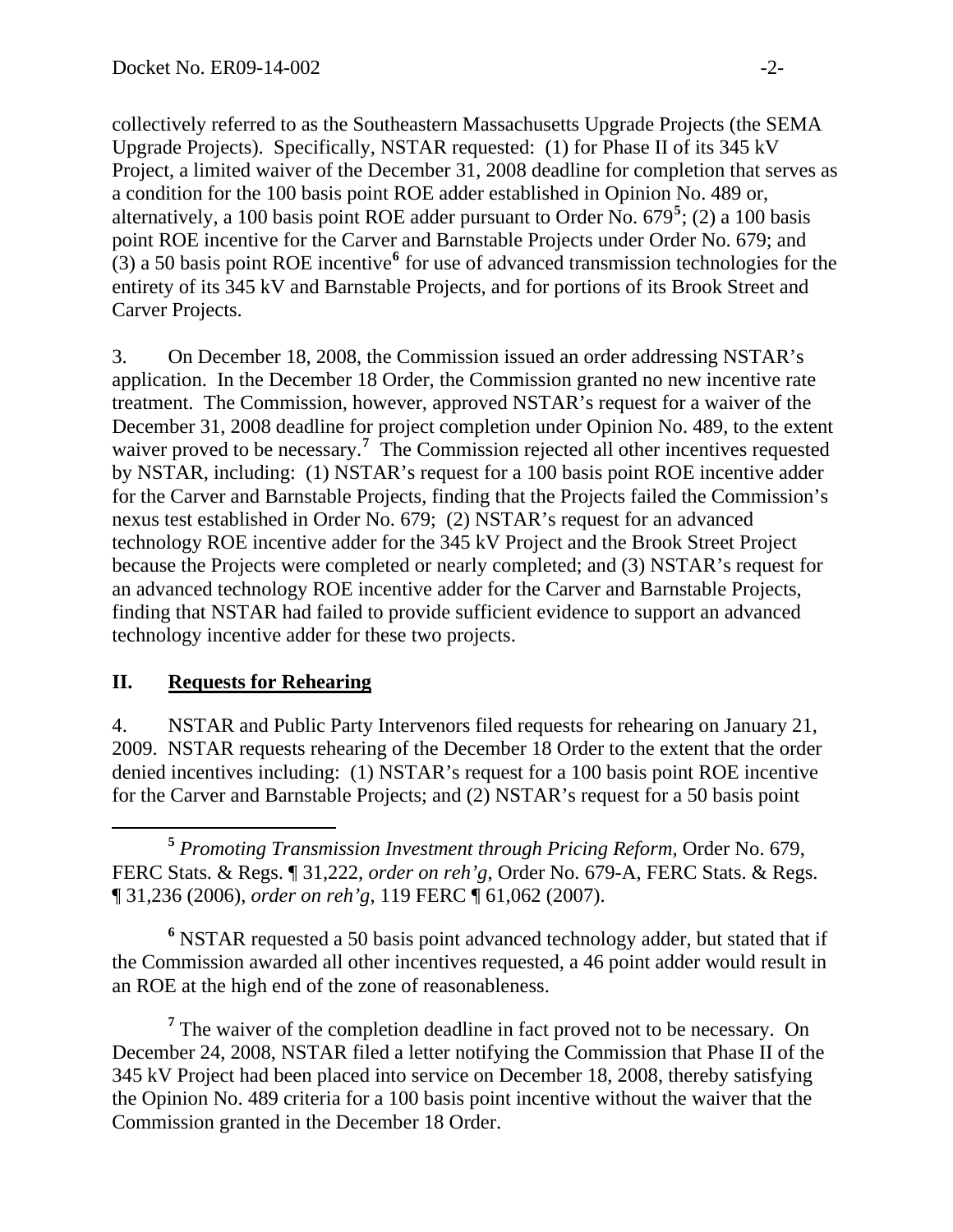technology incentive for the 345 kV and Barnstable Projects and for portions of its investment in the Brook Street and Carver Projects. Public Party Intervenors request rehearing of the December 18 Order because the order authorized a 100 basis point adder for Phase II of the 345 kV Project pursuant to Opinion No. 489, while dismissing as moot the argument that Phase II did not qualify for incentives under Order No. 679.

# **III. Discussion**

## **A. Rehearing**

### **1. 100 Basis Point Incentive under Order No. 679 for the Carver and Barnstable Projects**

### **a. Request for Rehearing**

5. NSTAR argues that in rejecting its request for a 100 basis point incentive adder for the Carver and Barnstable Projects the Commission misinterpreted section 219 of the Federal Power Act. According to NSTAR, the December 18 Order impermissibly substitutes the Commission's judgment for the Congressional judgment that eligibility for incentives should depend on "ensuring reliability and reducing the cost of delivered power."**[8](#page-2-0)** NSTAR states that the Commission has replaced the Congressionallymandated standard with a new standard devised in *Commonwealth Edison*, which it refers to as the "*Commonwealth Edison* preconditions." According to NSTAR, applying the se new, impermissible preconditions will approve an incentive only for projects of the "highest-voltage transmission lines" using "new rights-of-way" and "travers[ing] multiple jurisdictions."<sup>[9](#page-2-1)</sup> NSTAR continues that the Commission's new interpretation of Commission's prior interpretation, and was not accompanied by a reasoned explanation were constructed by a single entity, that section 219 is contrary to the expressed intent of Congress, differs from the for the change.**[10](#page-2-2)** NSTAR argues that the scope, challenges, risks and benefits of the Carver and Barnstable Projects are at least as great, if not greater, than the scope, challenges, risks and benefits of many projects that have been granted incentives; therefore, the denial of incentives for the Carver and Barnstable Projects is inconsistent with Commission precedent. NSTAR cites recent orders in which "the Commission approved incentives for projects that did not involve significant financial burdens, that

**8** NSTAR at 6 (citing 16 U.S.C. § 824s(a) (2006)).

<span id="page-2-2"></span><span id="page-2-1"></span>**<sup>9</sup>** *Id.* P 5 (quoting *Commonwealth Edison Co.*, 125 FERC ¶ 61,250 (2008) (*Commonwealth Edison*), Moeller Dissent at 1).

**<sup>10</sup>** *Id.* P 13.

<span id="page-2-0"></span> $\overline{a}$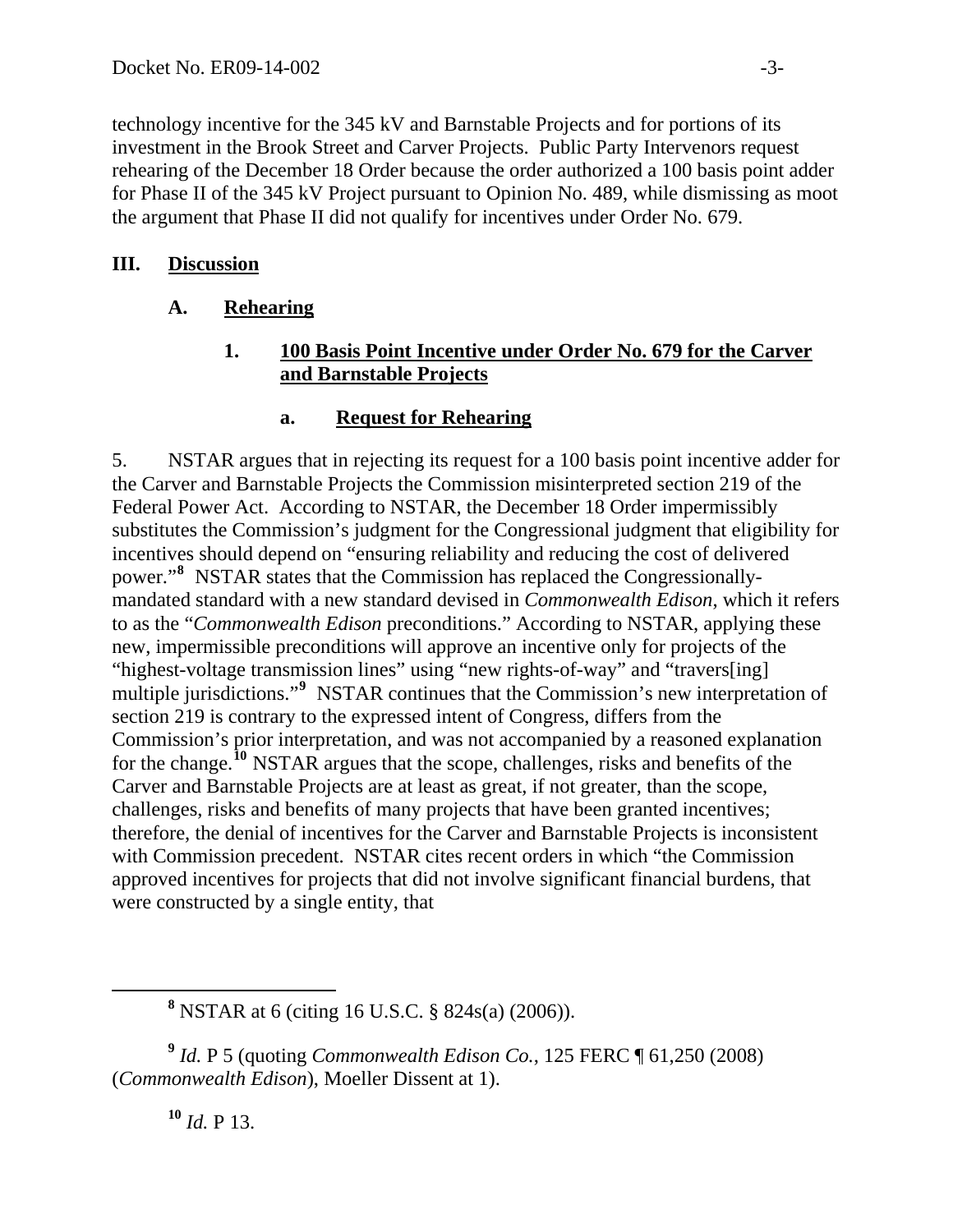were located entirely in one state, and that did not face long lead times or internal competition for financing," including *VEPCO, Pepco, BG&E I* and *BG&E II*.<sup>11</sup>

judging requests for transmission incentives, it must do so either through rulemaking or applying the "new policy" adopted in *Commonwealth Edison* and the December 18 Order applied the *BG&E I* standards to NSTAR's application, as it should have, the Carver and Barnstable Projects would have been granted incentives.<sup>12</sup> 6. Finally, NSTAR argues that if the Commission wishes to change the standard for in an order adopting a new standard to be applied prospectively. NSTAR argues that to the Carver and Barnstable Projects is fundamentally unfair; had the Commission

## **b. Commission Determination**

7. NSTAR claims that the Commission, in rejecting a 100 basis point incentive adder for the Carver and Barnstable Projects, misinterpreted section 219 of the FPA. NSTAR reliability and reducing the cost of delivered power," the Commission impermissibly applied a new standard developed in *Commonwealth Edison.* We disagree. claims that instead of applying the Congressionally-mandated standard of "ensuring

delivered power by reducing congestion, an applicant must show that there is a nexus established in Order No.  $679.13$  $679.13$  In Order No.  $679-A$ ,  $^{14}$  $^{14}$  $^{14}$  the Commission explained that treatments sought and new facilities being constructed. We stated that the test would not explained "[n]ot every incentive will be available for every new investment. Rather, each 8. In the December 18 Order, the Commission pointed out that in addition to satisfying the section 219 requirement of ensuring reliability or reducing the cost of between the incentive sought and the investment being made. The nexus test was incentives must be "tailored to the risks and challenges faced" by the project. We explained that this meant that the incentive(s) sought must be tailored to address the demonstrable risks and challenges faced by the applicant in undertaking the project. The required nexus test therefore assures that there is a relationship between the rate necessarily be satisfied in every case. We pointed out that in the Final Rule, we had

**<sup>12</sup>** *Id.* P 28-30.

 $\overline{a}$ 

<span id="page-3-0"></span>**<sup>13</sup>** Order No. 679, FERC Stats. & Regs. ¶31,222 at P 2, 26.

**<sup>11</sup>** *Id.* P 15-18 (citing *Virginia Electric & Power Co.* 124 FERC ¶ 61,207 (2008) (*VEPCO*), *reh'g pending*; *Pepco Holdings, Inc.*, 124 FERC ¶ 61,176 (2008) (*Pepco*), *reh'g pending*; *Baltimore Gas & Elec. Co.*, 120 FERC ¶ 61,084 (2007) (*BG&E I*); *Baltimore Gas & Elec. Co.*, 121 FERC ¶ 61,167 (2007) (*BG&E II*), *reh'g denied,*  122 FERC ¶ 61,037 (2008)).

<span id="page-3-1"></span>**<sup>14</sup>** Order No. 679-A, FERC Stats. & Regs. ¶ 31,236 at P 21.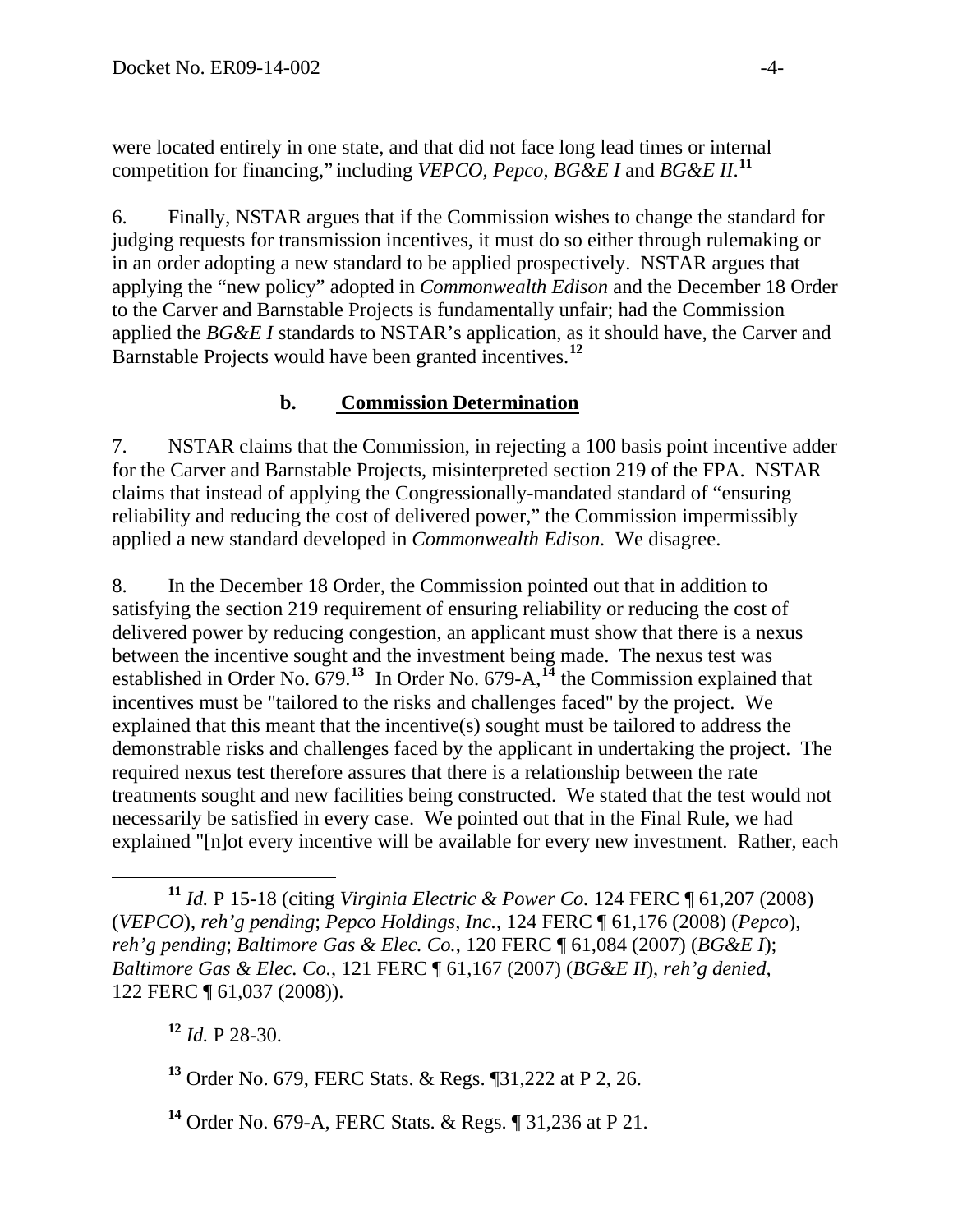applicant must demonstrate that there is a nexus between the incentive sought and the investment being made." **<sup>15</sup>** In evaluating whether the applicant has satisfied the required nexus test, the Commission will examine the total package of incentives being sought, the inter-relationship between any incentives, and how any requested incentives address the risks and challenges faced by the project.

whether incentives are warranted under section 219 of the FPA; the nexus test was characteristics. Accordingly, the Commission did not evaluate the Carver and Barnstable existing standards that the Commission established in implementing section 219 of the FPA in Order No. 679 and applied them using the case-by-case analysis which the Commission designed in Order No. 679.<sup>16</sup> 9. The nexus test thus was established as part of the Commission's analysis of designed by the Commission to evaluate each project based on its individual projects based on a new standard established in *Commonwealth Edison*, but applied the

Commission agreed with the protestors that these projects are routine in nature and do not lead times, regulatory or political risks, specific financing challenges or other compelling 10. In the December 18 Order, the Commission explained that it would consider "all relevant factors presented by the applicant."**[17](#page-4-0)** Based on its analysis of those factors, the involve the kind of scope, effects, and risks or challenges that merit incentive rate treatment.**[18](#page-4-1)** The Commission found that these projects should be undertaken in the normal course of business in keeping with good utility management practices.<sup>[19](#page-4-2)</sup> The Commission further found that NSTAR had not presented sufficient evidence regarding the financial impact or burden that NSTAR faces in financing these two projects, or of significant siting challenges, internal competition for financing with other projects, long

 $15$  *Id.* 

 $\overline{a}$ 

**<sup>16</sup>** NSTAR recognizes that the Commission, in Order No. 679, stated that it would evaluate incentive rate filings on a case-by-case basis under the project's own unique circumstances and would consider all relevant factors in making the nexus finding. NSTAR rehearing 18.

**<sup>17</sup>** December 18 Order, 125 FERC ¶ 61,313 at P 66.

<span id="page-4-1"></span><span id="page-4-0"></span>**<sup>18</sup>** *Id.* P 68. NSTAR argues that this finding is inconsistent with prior Commission determinations in *BG&E I*, *BG&E II*, *VEPCO* and *Pepco*. As we explained in our December 18 Order and reiterate here, our examination is case-by-case and is based on "all relevant factors presented by the applicant." For reasons explained in *BG&E I*, *BG&E II*, *VEPCO* and *Pepco*, that examination led the Commission to conclude that incentives were warranted in those cases; in this case, our examination leads us to the opposite conclusion.

<span id="page-4-2"></span>**<sup>19</sup>** December 18 Order, 125 FERC ¶ 61,313 at P 68.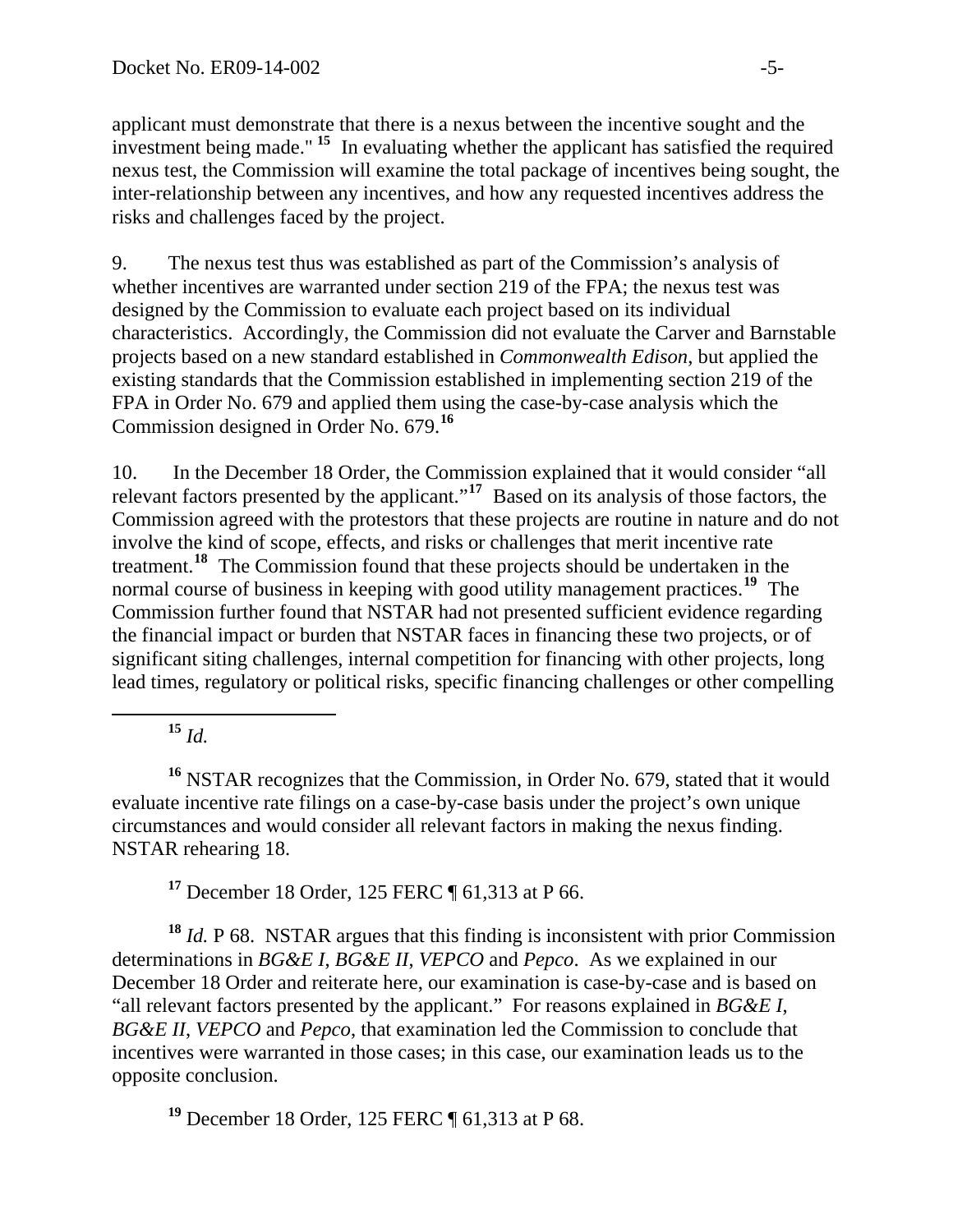impediments warranting incentives.**[20](#page-5-0)** The Commission also noted that these projects ar e being developed and constructed entirely by NSTAR, and are located in Massachusetts and thus have limited regional impacts.<sup> $21$ </sup> The Commission concluded that the projects failed the nexus test.**<sup>22</sup>**

test established in Order No. 679, and, balancing all the relevant factors, properly found that these projects do not satisfy that test. 11. We conclude that the Commission properly analyzed the project using the nexus

### 2. **100 Basis Point Incentive under Opinion No. 489 for the 345 kV and Brook Street Projects**

# **a. Request for Rehearing**

NSTAR's 345 kV Project pursuant to Opinion No. 489 and dismissed as moot the arguments that Phase II did not qualify for incentives under Order No. 679.<sup>23</sup> 12. Public Party Intervenors seek rehearing with respect to the portion of the December 18, 2008 Order that authorized a 100 basis point adder for Phase II of

arbitrarily and without reasonable basis when it authorized a 100 basis point ROE adder under Order No. 679. Furthermore, Public Party Intervenors note that because Phase II of the 345 kV Project entered into service before the December 31, 2008 deadline, no request that the Commission vacate its order granting a waiver of the deadline and hold that the issue of whether NSTAR is entitled to a 100 basis point ROE adder was not properly before the Commission in this docket.<sup>24</sup> 13. Public Party Intervenors argue that the Commission abused its discretion and acted in reliance on the Commission's order in Opinion No. 489 without the benefit of a project-specific review of substantial evidence supporting the need for the incentive waiver of the Opinion No. 489 was necessary. Therefore, Public Party Intervenors

# **b. Commission Determination**

14. As the Commission stated in its December 18 Order, the Opinion No. 489

 $20$  *Id.* **<sup>21</sup>** *Id.*

<span id="page-5-0"></span> $\overline{a}$ 

 $^{22}$  *Id.* 

**<sup>23</sup>** Public Party Intervenors 2.

**<sup>24</sup>** *Id.* 4-7.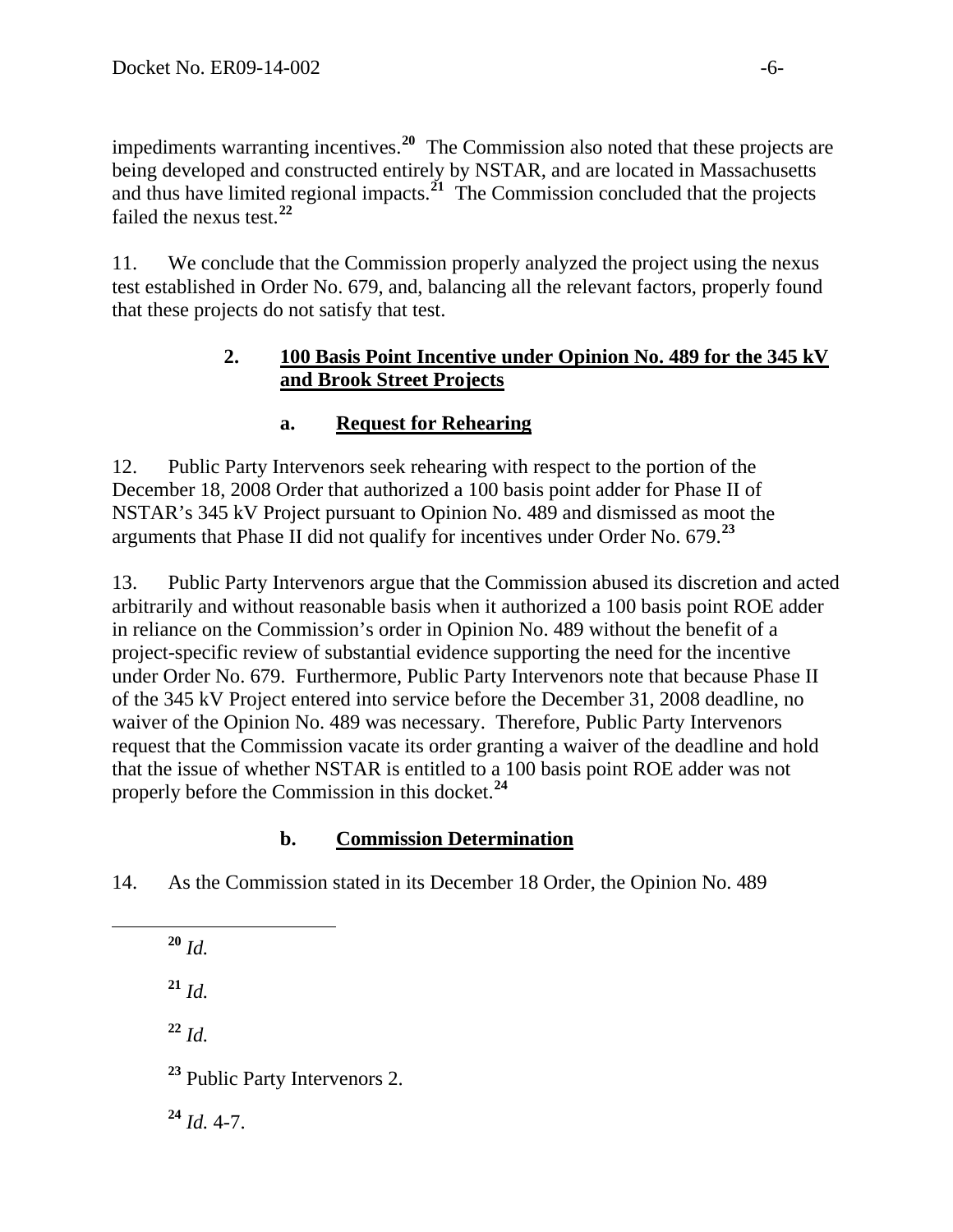Rehearing Order affirmed the approval of a 100 basis point ROE incentive for all Regional Transmission Expansion Plan-approved projects, "provided that these projects are completed and come on line as of December 31, 2008."**<sup>25</sup>** Because Phase I of the 345 kV Project and the Brook Street Project meet both the RTEP and the in-service date criteria, the December 18 Order found that the Projects "are entitled to, without furth er Commission action, the 100 basis point ROE incentive under Opinion No. 489." **26** is necessary."<sup>27</sup> The fact that the waiver proved not to be necessary because the Project December 18 Order.<sup>28</sup> For these reasons, Public Party Intervenors' request for rehearing is denied.<sup>29</sup> Therefore, as stated above, the Commission granted no new incentives for these projects in the December 18 Order. As to Phase II of the 345 kV Project, the Commission granted limited waiver of the December 31, 2008 construction deadline "to the extent that waiver came on line before the December 31, 2008 deadline does not warrant vacating the

### **3. Advanced Technology Incentive Requests for the 345 kV and Brook Street Projects**

### **a. Request for Rehearing**

for the 345 kV and Brook Street Projects on the grounds that the projects were complete technology incentives.<sup>30</sup> NSTAR argues that Congress directed the Commission to 15. According to NSTAR, the Commission's denial of an advanced technology adder or nearly complete misconstrues Congressional intent in authorizing advanced

 $\overline{a}$ **<sup>25</sup>** December 18 Order, 125 FERC ¶ 61,313 at P 44 (quoting Opinion No. 489 Rehearing Order, 122 FERC ¶ 61,265 at P 51).

**<sup>26</sup>** December 18 Order, 125 FERC ¶ 61,313 at P 44.

 $^{27}$  *Id.* P 52.

<sup>28</sup> The determination to vacate orders is an equitable one, requiring exceptional circumstances. *Vermont Yankee Nuclear Power Corporation*, 96 FERC ¶ 61,286 (2001); *Town of Neligh, et al.*, 94 FERC ¶ 61,075, at p. 61,348 (2001), citing *Edwards Manufacturing Company, Inc. and City of Augusta, Maine*, 84 FERC ¶ 61,228 (1998) and *U.S. Bancorp*, 513 U.S. 18, 26 (1994). We are not persuaded that there are exceptional circumstances present requiring vacatur of the relevant part of the December 18 Order.

**<sup>29</sup>** We note that Opinion No. 489 is on appeal. *Connecticut Dept. of Public Utility Control, et al. v. FERC*, No. 08-1199 (D.C. Cir. filed May 23, 2008). That appeal is the appropriate forum to address whether Phase II of the 345 kV Project (as well as all other projects granted incentives in Opinion No. 489) was properly granted an incentive.

**<sup>30</sup>** NSTAR at 30.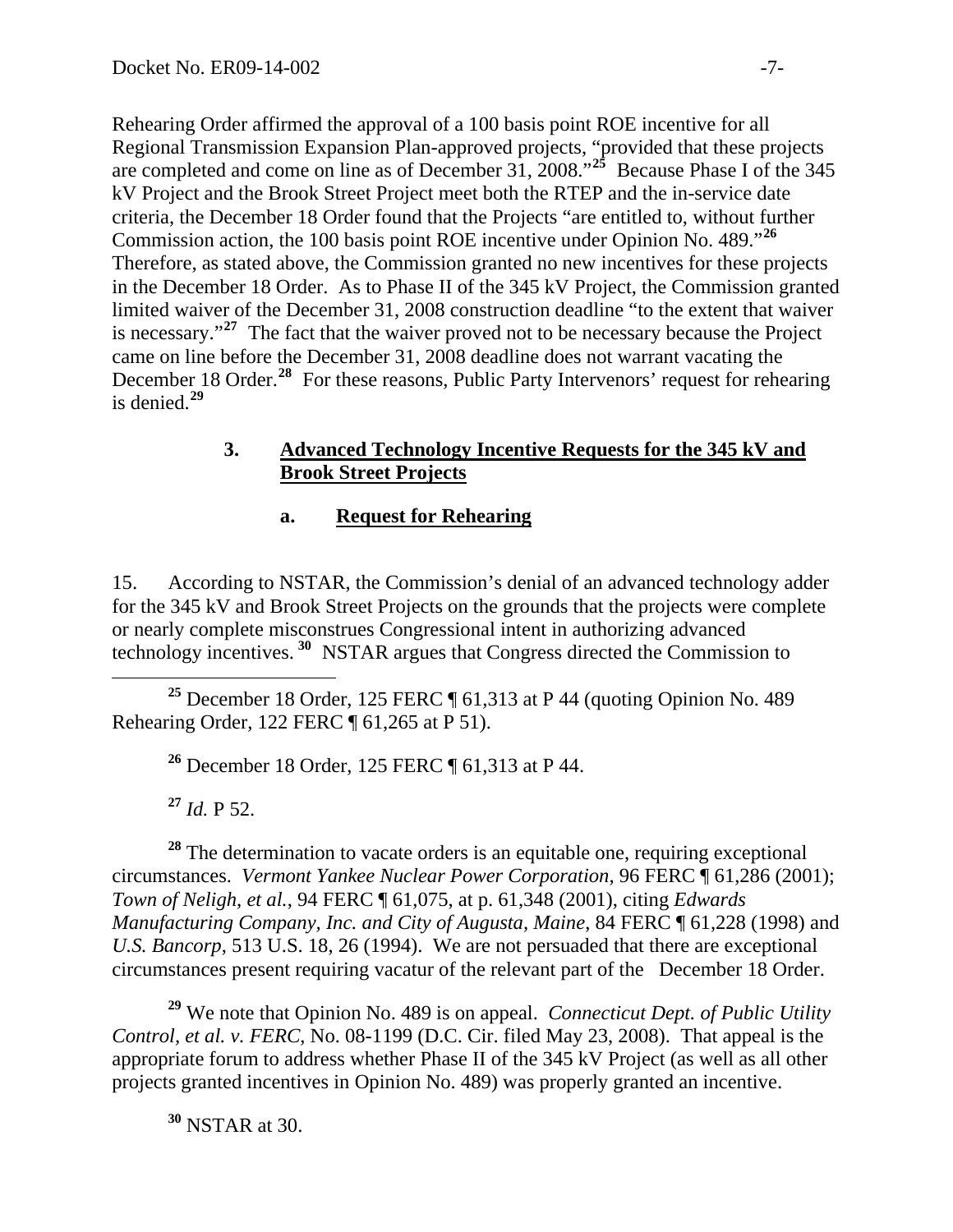encourage and provide incentive-rate treatment for transmission technologies that increase the capacity, efficiency, or reliability of existing or new transmission facilities,**<sup>31</sup>** something that can be done during or after the construction period. NSTAR argues that the Commission recognized in *United Illuminating* that "an incentive ROE for advanced technologies serves a different purpose than . . . an enhanced ROE," and that the denial of the advanced technology incentive for the 345 kV and Brook Street Projects on the grounds that they were complete or nearly so defeats this Congressional purpose.**<sup>32</sup>**

16. Furthermore, NSTAR argues that the Commission's denial of its request for advanced technology adders on the grounds that the 345 kV and Brook Street Projects were complete or nearly complete is contrary to the Commission's treatment of Northeast Utilities' Middletown-to-Norwalk Project.**[33](#page-7-0)** NSTAR states that Northeast Utilities submitted its application for an advanced technology incentive in May 2008, stating in its application that certain facilities for which it was seeking an advanced technology adder had entered service in stages beginning in 2006.<sup>[34](#page-7-1)</sup> According to NSTAR, the Commission granted the requested 50 basis point incentive for all project costs incurred after the effective date of EPAct 2005, regardless of whether portions of the project were complete and in service, and reaffirmed the incentive on rehearing.**[35](#page-7-2)** Furthermore, NSTAR asserts that its filing was timely; filing the request at an earlier stage in the planning and construction process would have necessitated multiple filings, each dealing with closely related issues and each far less robust than the record created by NSTAR's comprehensive October 2 initial filing.**[36](#page-7-3)**

17. NSTAR analogizes to Commission treatment of general ROE incentive adders (as opposed to advanced technology incentive adders), arguing that while the Commission

 **<sup>31</sup>** *Id.* P 31 (citing 16 U.S.C. § 824s(b)(3); EPAct 2005, Pub. L. No. 109-58, 119 Stat. 953-54).

**<sup>32</sup>** *Id.* P 31 (quoting *The United Illuminating Co.*, 119 FERC ¶ 61,182, at P 78 (2007) (*United Illuminating*), *reh'g denied*, 126 FERC ¶ 61,043 (2009) (*United Illuminating Rehearing Order*)).

<span id="page-7-0"></span>**<sup>33</sup>** *See Northeast Utilities Service Co.*, 124 FERC ¶ 61,044, at P 84 (2008) (*Northeast Utilities*), *reh'g denied*, 126 FERC ¶ 61,052 (2009) (*Northeast Utilities Rehearing Order*).

<span id="page-7-1"></span>**<sup>34</sup>** NSTAR at 32 (citing Northeast Utilities' transmittal letter filed May 16, 2008 in Docket No. ER08-966 at 3 & n.8, Exh. NU-3 at 6-7).

<span id="page-7-3"></span><span id="page-7-2"></span>**<sup>35</sup>** NSTAR at 32-33 (citing *Northeast Utilities*, 124 FERC ¶ 61,044 at P 84 and *Northeast Utilities Rehearing* Order, 126 FERC ¶ 61,052 at P 24).

**<sup>36</sup>** *Id.* P 33-34.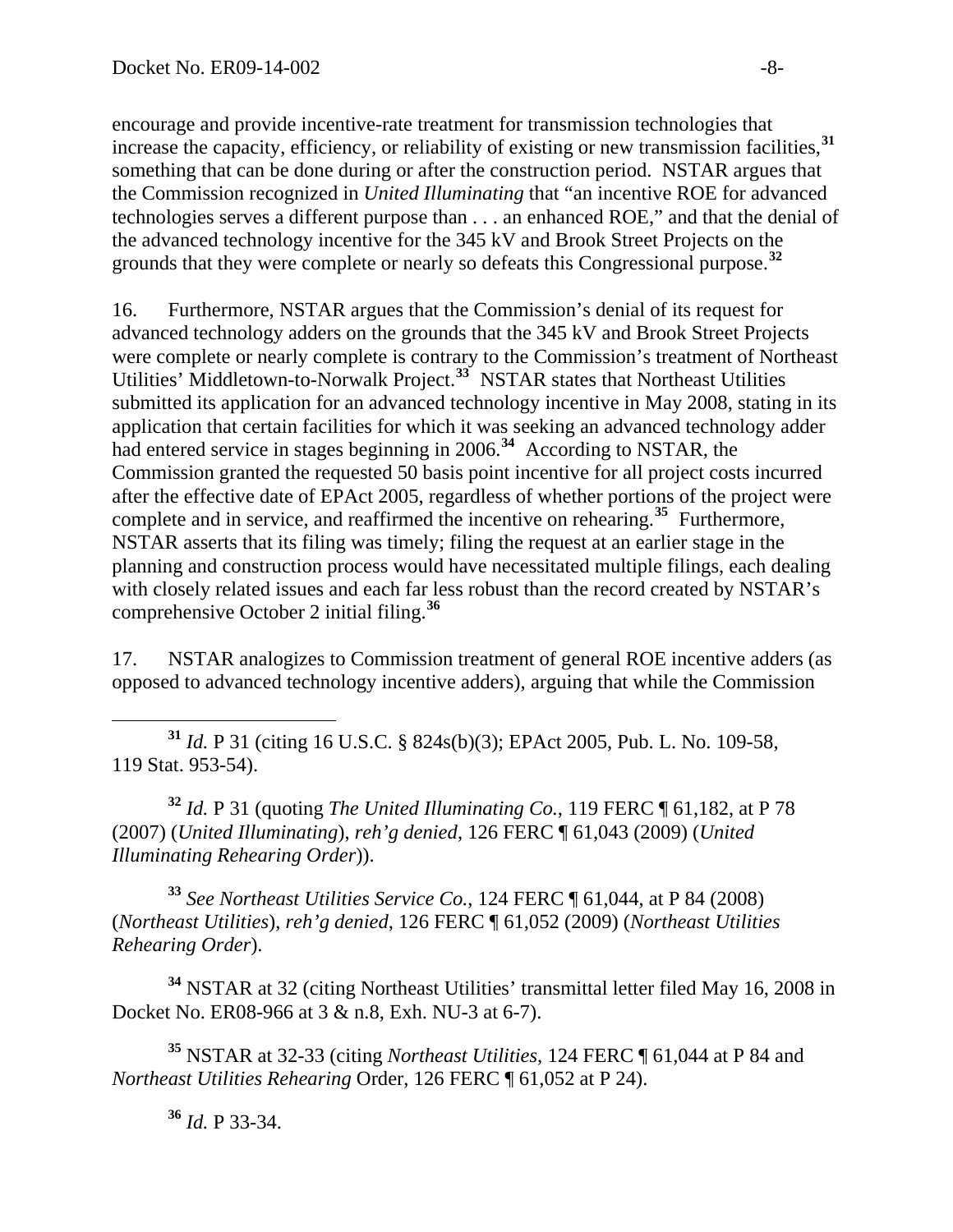has consistently denied incentive adders for projects that are already complete, it has in the past granted incentives for projects that were nearing completion.**<sup>37</sup>** NSTAR argues that even if the Commission has decided to reverse course to find that the timing of advanced technology requests is relevant, Phase II of the 345 kV Project was "still under construction" when NSTAR filed its application and thus should not have been disqualified under applicable precedent.**<sup>38</sup>**

### **b. Commission Determination**

18. We deny NSTAR's request for rehearing on this issue. The Commission has explicitly addressed the timing of a request for an advanced technology incentive. In the *Northeast Utilities Rehearing Order*, the Commission contrasted Northeast Utilities' request for an advanced technology incentive, made "while the [Middletown-to-Norwalk] Project was still under construction," with situations in which the Commission "declined to grant incentive treatment when an applicant sought incentives after the project was in service or when the project was in final testing."<sup>[39](#page-8-0)</sup> That a portion of the Middletown-to-Norwalk Project was placed into service before Northeast Utilities submitted its request for advanced technology incentives does not diminish the Commission's finding in that case that "Northeast Utilities requested the advanced technology incentive while it was facing challenges relating to the installation of the advanced technology, i.e., during the construction phase of the Project's development."**[40](#page-8-1)** In the instant case, NSTAR filed its request for an advanced technology adder several months after the Brook Street Project was in service, more than a year after Phase I of the 345 kV Project was in service, and when Phase II of the 345 kV Project was complete but for final testing. Rejecting these incentive requests was therefore fully consistent with the Commission's determination in *Northeast Utilities.*

**<sup>38</sup>** *Id.* P 35 (citing *BG&E II* (ROE adder granted for project with two segments expected to enter service just over three months after filing of request); *Pepco Holdings,*  Inc. (adder granted for project with expected in-service date less than six months from date of filing); (also citing *Northeast Utilities Rehearing Order*, 126 FERC ¶ 61,052 at P 26 and *United Illuminating Rehearing Order*, 126 FERC ¶ 61,043 at P 32 for the proposition that an applicant is required to file "while it [is] facing challenges relating to the installation the advanced technology, i.e., during the construction phase of the Project's development.").

<span id="page-8-0"></span>**<sup>39</sup>** *Northeast Utilities Rehearing Order*, 126 FERC ¶ 61,052 at P 26.

<span id="page-8-1"></span>**<sup>40</sup>** *Id.* P 26.

**<sup>37</sup>** *Id.* P 34-35. NSTAR cites as examples *BG&E II*, 121 FERC ¶ 61,167 at P 33 (Commission granted incentive adder to project containing two segments expected to enter service just over three months after request was filed) and *Pepco*, 124 FERC ¶ 61,176 at P 76 (expected in-service date less than six months from the date Pepco filed request).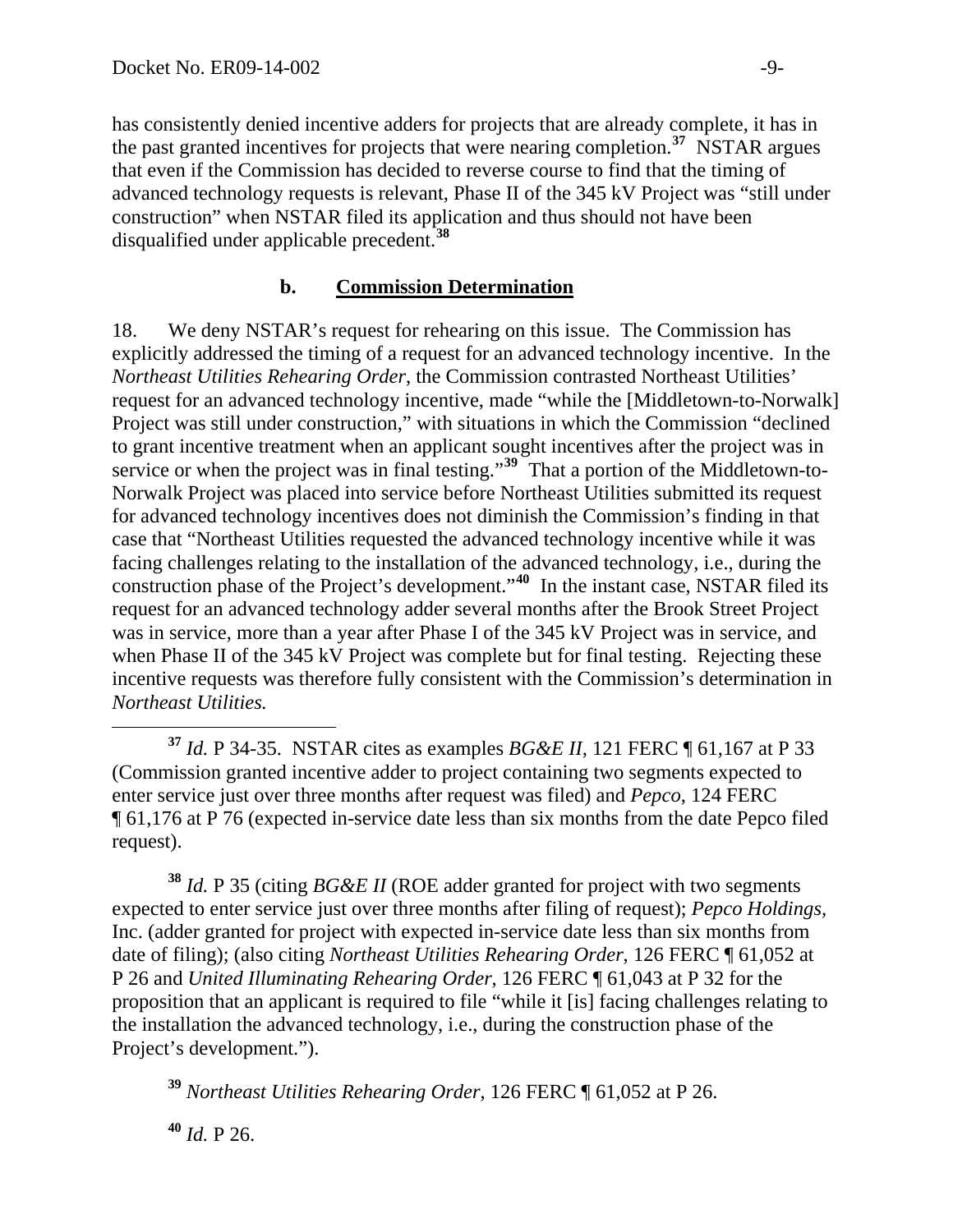19. In the *United Illuminating Rehearing Order*, the Commission stated: "We expect applicants that request incentive rate treatment to do so in a timely fashion and find that United Illuminating requested the advanced technology incentive while it was facing challenges relating to the installation of the advanced technology, i.e., during the construction phase of the Project's development." **[41](#page-9-0)** Nothing in NSTAR's request for rehearing persuades us to revisit the finding that timing is relevant to the Congressional mandate to promote capital investment in transmission facilities.

20. Moreover, NSTAR has not been consistent in how it has described the state of construction of Phase II. In its application, NSTAR argued that it was eligible for a waiver of the Opinion No. 489 deadline because "if Phase II [did] not enter service by December 31, 2008, the only remaining work would be final testing and any additional work the final testing shows to be necessary."<sup>[42](#page-9-1)</sup> It was on those grounds that the Commission granted waiver of the Opinion No. 489 deadline.<sup>[43](#page-9-2)</sup> Now, in its request for rehearing, NSTAR argues that Phase II should not have been disqualified for an advanced technology adder under general ROE precedent because at the time of NSTAR's application, Phase II "was still under construction."**[44](#page-9-3)** The Commission finds it difficult to reconcile these conflicting statements.

# **4. Advanced Technology Incentive Requests for the Carver and Barnstable Projects**

# **a. Request for Rehearing**

21. NSTAR argues that both the Carver Project and the Barnstable Project meet the requirements of Order No. 679 and EPAct 2005 and, therefore, warrant an incentive ROE adder based on the proposed use of advanced technologies. NSTAR states that both projects use technologies specifically identified in section 1223 of EPAct 2005, and that both projects enhance grid reliability by increasing the reliability of an existing or new transmission facility. Therefore, according to NSTAR, the Commission's denial of technology incentives for these projects was contrary to law.

22. NSTAR also argues that the Commission's denial of an advanced technology adder for the Carver and Barnstable Projects based on an evaluation of "risks and challenges" is inconsistent with the Commission's treatment of similar requests in

**<sup>42</sup>** NSTAR Transmittal Letter at 15.

**<sup>43</sup>** December 18 Order, 125 FERC ¶ 61,313 at P 49.

<span id="page-9-3"></span>**<sup>44</sup>** NSTAR at 33.

<span id="page-9-2"></span><span id="page-9-1"></span><span id="page-9-0"></span>**<sup>41</sup>** *United Illuminating Rehearing Order*, 126 FERC ¶ 61,043 at P 32; *accord Northeast Utilities Rehearing Order,* 126 FERC ¶ 61,052 at P 26.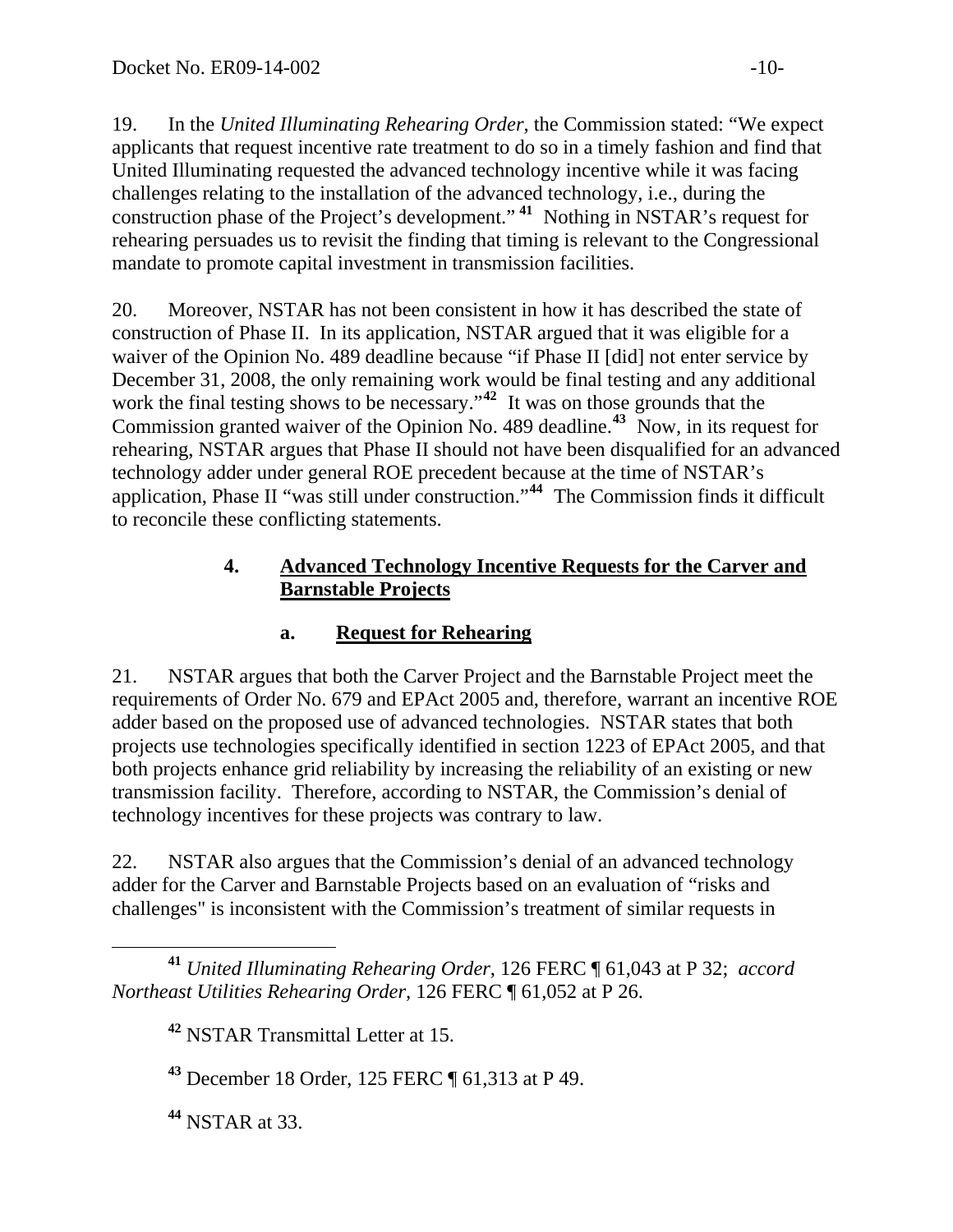*Northeast Utilities* and *United Illuminating.* According to NSTAR, in those cases the Commission described the standard for an advanced technology adder as being the one set forth in Order No. 679 and section 1223 of EPAct 2005, which requires that a technology "mitigate congestion and enhance grid reliability by increasing the capacity, efficiency or reliability of an existing or new transmission facility."**<sup>45</sup>** NSTAR argues that in *United Illuminating* the Commission differentiates between a general ROE incentive and an advanced technology incentive, stating that the Congressional directive applies "regardless of whether such transmission technologies otherwise create demonstrable risks and challenges for the applicant or the project."**<sup>46</sup>**

23. Finally, NSTAR states that even if the Commission has changed its policy regarding the appropriate test to apply in evaluating requests for advanced technology adders, NSTAR has demonstrated that the Carver and Barnstable Projects faced significant risks and challenges. The Carver Project faced risks and challenges associated with a greatly accelerated construction schedule, the need to obtain numerous state and local agency approvals, and the need to acquire additional land and negotiate with landowners. The Barnstable Project faced risks and challenges involving the development of a custom-designed system to address the specific needs in the SEMA area. Determining the appropriate equipment and final design of the Project required extensive studies of the SEMA transmission system involving detailed modeling of electrical load performance in the period of time from the first few milliseconds to several seconds following a power system contingency.**[47](#page-10-0)**

# **b. Commission Determination**

24. We grant rehearing for the limited purpose of correcting a statement in the December 18 Order highlighted by NSTAR; we, however, deny NSTAR's request for rehearing to allow an incentive adder for advanced technology for the Carver and Barnstable Projects.

25. We disagree with NSTAR's contention that the Carver and Barnstable Projects warrant an advanced technology incentive simply because those projects use technologies identified in section 1223 of EPAct 2005. That argument is inconsistent with Commission precedent, dating to well before NSTAR filed its incentives request in this proceeding. In *Nevada Hydro Co.,* the Commission explained that we are required under

<span id="page-10-0"></span>**<sup>47</sup>** NSTAR at 39-40.

**<sup>45</sup>** *Id.* P 36 (citing *Northeast Utilities*, 124 FERC ¶ 61,044 at P 82).

**<sup>46</sup>** *Id.* P 37 (citing *United Illuminating*, 119 FERC ¶ 61,182 at P 78).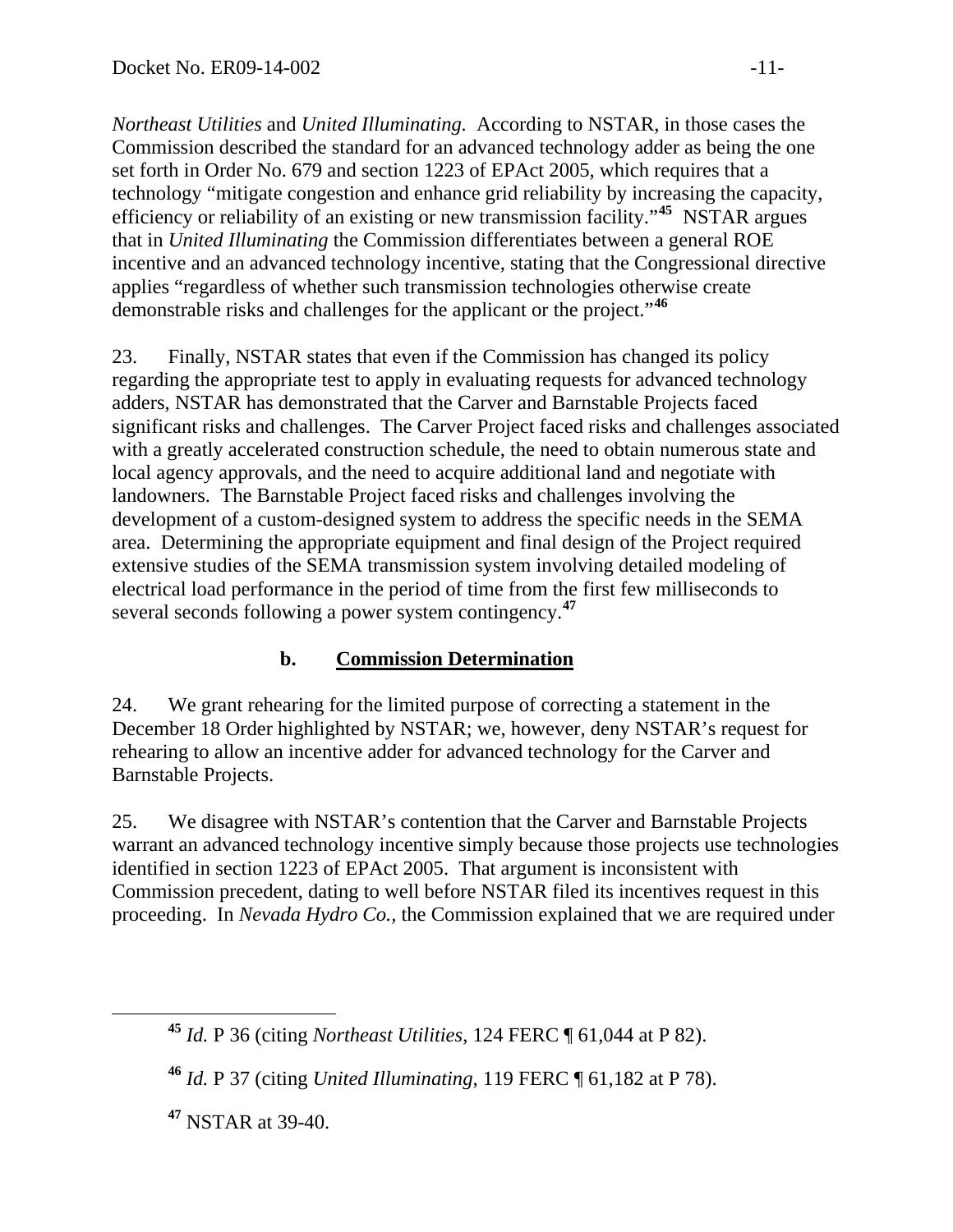section 1223 of EPAct 2005 to "encourage, as appropriate" the deployment of advanced transmission technologies, but that use of such technologies does not automatically warrant the granting of incentives.**[48](#page-11-0)**

26. We also disagree with NSTAR's contention that *Northeast Utilities* and *United Illuminating* require the Commission to grant an advanced technology incentive ROE adder for the Carver and Barnstable Projects. In *Northeast Utilities* and *United Illuminating*, the Commission recognized that in section 1223 of EPAct 2005, Congress stated that the Commission should encourage the deployment of advanced technology that "increases the capacity, efficiency, or reliability of an existing or new transmission facility."**[49](#page-11-1)** As NSTAR observes in its request for rehearing, the Commission also stated in *United Illuminating* that this Congressional directive applies "regardless of whether such transmission technologies otherwise create demonstrable risks and challenges for the applicant or the project."**[50](#page-11-2)**

27. To the extent that NSTAR reads those statements from *Northeast Utilities* and *United Illuminating* as obligating the Commission to grant an advanced technology incentive to every project that "increases the capacity, efficiency, or reliability of an existing or new transmission facility," we find that view to be contrary to section 1223 of EPAct 2005. As noted above, section 1223 requires the Commission to "encourage, as appropriate" the deployment of advanced transmission technologies. That directive expressly calls for the Commission to exercise discretion in identifying where and how it is appropriate to incentivize technologies that satisfy the standard set forth in the statute. In fulfilling that responsibility, the Commission recognized in Order No. 679 that advanced technologies will continually evolve.**[51](#page-11-3)** Similarly, we have explained that in reviewing requests for separate incentive ROE adders for advanced technology, the Commission reviews record evidence to decide if the proposed technology warrants a separate adder because it reflects a new or innovative domestic use of the technology that will improve reliability, reduce congestion, or improve efficiency.<sup>[52](#page-11-4)</sup>

**<sup>48</sup>** 122 FERC ¶ 61,272 at P 84-85 (2008).

<span id="page-11-2"></span><span id="page-11-1"></span><span id="page-11-0"></span>**<sup>49</sup>** *United Illuminating*, 119 FERC ¶ 61,182 at P 78 and *Northeast Utilities*, 124 FERC ¶ 61,044 at P 87, citing EPAct 2005, Pub. L. No. 109-58, 119 Stat. 953-54.

**<sup>50</sup>** NSTAR at 37, citing *United Illuminating*, 119 FERC ¶ 61,182 at P 78*.* 

**<sup>51</sup>** Order No. 679, FERC Stats. & Regs. ¶ 31,222 at P 290.

<span id="page-11-4"></span><span id="page-11-3"></span>**<sup>52</sup>** *United Illuminating Rehearing Order*, 126 FERC ¶ 61,043 at P 14. The Commission has also explained how its consideration of requests for such separate advanced technology adders relates to its consideration of issues related to advanced technologies as part of the overall nexus analysis required by Order No. 679. *See, e.g*., *Tallgrass Transmission, LLC*, 125 FERC ¶ 61,248, at P 54-55, 59-60 (2008).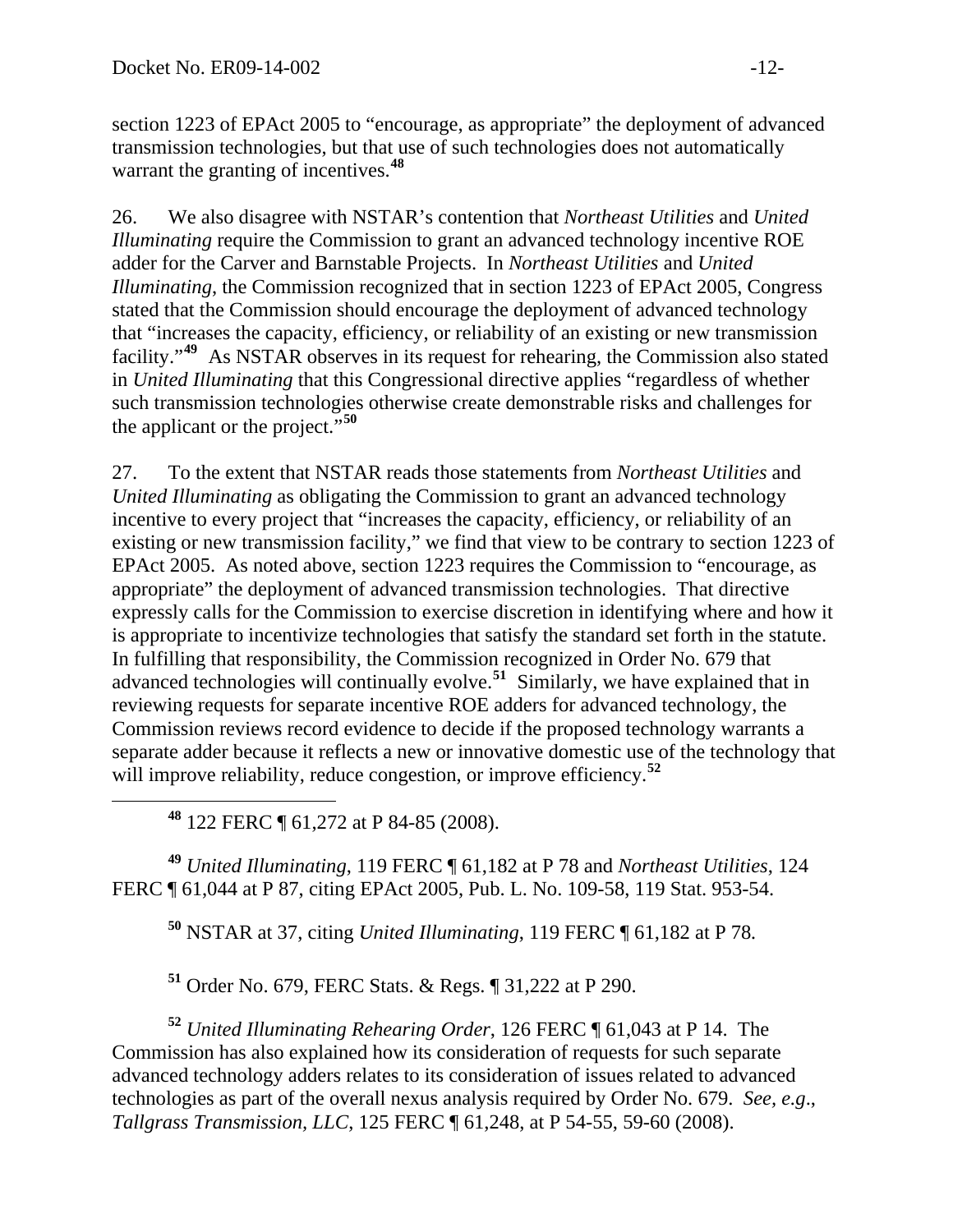28. However, to the extent that NSTAR argues only that a statement in the December 18 Order conflicts with *United Illuminating*, we grant rehearing for the limited purpose of correcting that misstatement. In the December 18 Order, the Commission referred to "risks, challenges, and benefits associated with the proposed use of advanced technologies" in the context of evaluating NSTAR's request for a separate advanced technology incentive ROE adder for the Carver and Barnstable Projects.**[53](#page-12-0)** We agree that this reference to risks and challenges is inconsistent with the above-noted statement from *United Illuminating* that NSTAR cites in its request for rehearing.

29. Finally, we find that correcting this misstatement in the December 18 Order does not change the Commission's conclusion that the Carver and Barnstable Projects do not warrant a separate advanced technology incentive ROE adder. In the December 18 Order, the Commission denied NSTAR's request for an advanced technology incentive adder for the Barnstable Project's use of a Static Var Compensator (SVC), in part because that technology was not advanced, i.e., it "has been used in various applications around the world for many years."**[54](#page-12-1)** The Commission also denied NSTAR's request for an advanced technology incentive for the Carver Project, in part because the XLPE underground cable used by the Carver Project was used at lower voltage and shorter distances in less congested urban areas than underground technology that had received an advanced technology incentive adder in previous cases.**[55](#page-12-2)** The Commission also recognized that fiber optics have been used in transmission design for many years, and that such utilization may not be, in and of itself, worthy of incentives.**[56](#page-12-3)**

30. On rehearing, we again find that NSTAR has failed to adequately support these requested incentives. As we stated in the December 18 Order, while the SVC unit technology used in the Barnstable Project is new to the SEMA area, SVC units of similar scope have been installed elsewhere, providing NSTAR with a wide knowledge base on which to rely.<sup>[57](#page-12-4)</sup> NSTAR's use of SVC technology is also relatively small in scope as compared to the TrAILCo unit for which the Commission granted an incentive ROE adder, which will ensure reliability of two 500 kV lines in the greater Washington, DC

<span id="page-12-4"></span><span id="page-12-3"></span>**<sup>55</sup>** *Id.* P 77. **<sup>56</sup>** *Id*. **<sup>57</sup>** *Id.* P 76.

**<sup>53</sup>** December 18 Order, 125 FERC ¶ 61,313 at P 74.

<span id="page-12-2"></span><span id="page-12-1"></span><span id="page-12-0"></span>**<sup>54</sup>** *Id.* P 76. The Commission also stated that NSTAR has not identified any unusual characteristics of its proposed use of advanced technology that warrant incentive treatment. *Id*.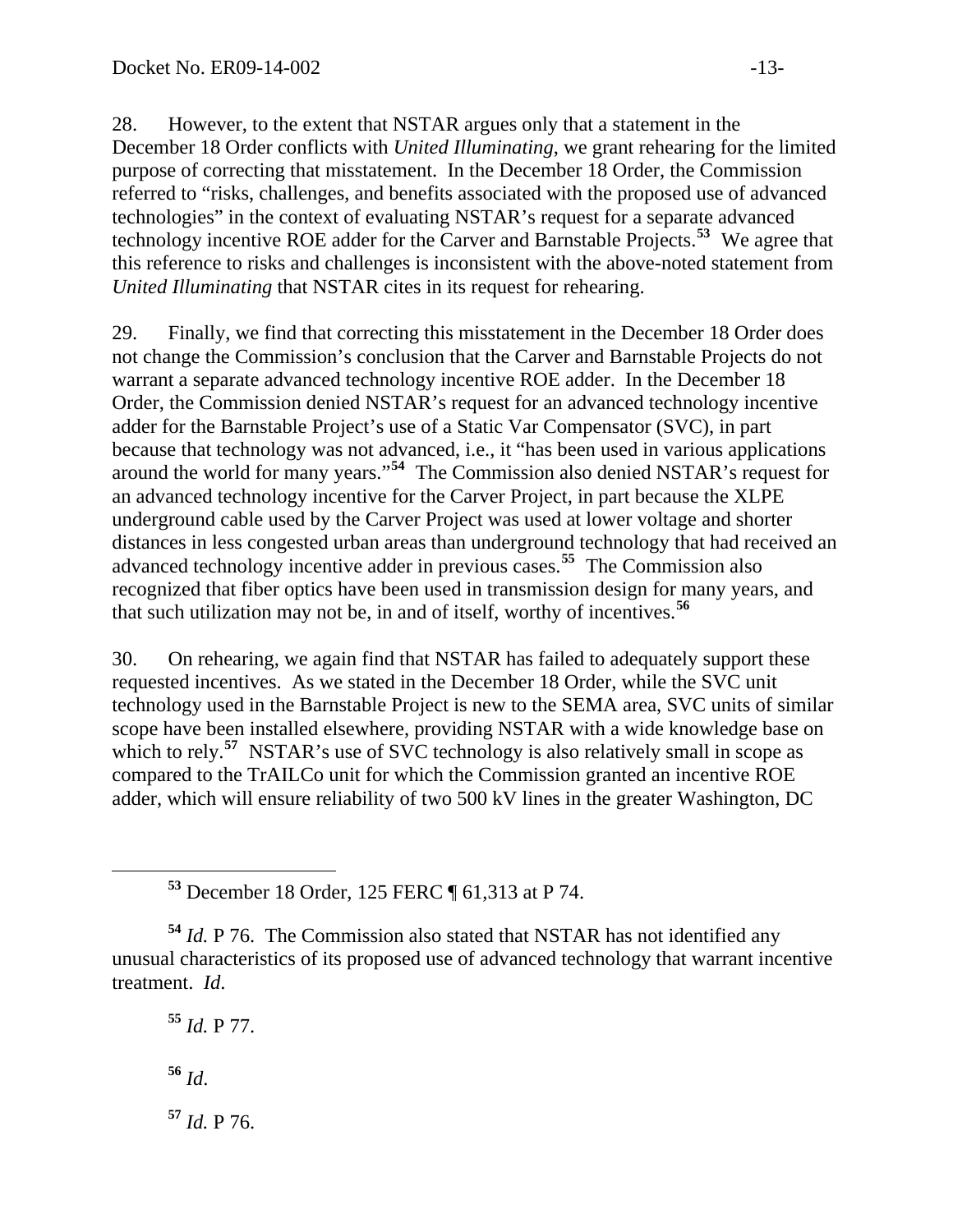area by providing a new source of reactive power.**[58](#page-13-0)** Regarding the Carver Project, we again find, as we did in the December 18 Order, that NSTAR has not adequately supported its request for an advanced technology incentive ROE adder. The Commission thus concludes that NSTAR's arguments do not warrant granting rehearing on the denial of an advanced technology adder for the Carver and Barnstable projects.

#### The Commission orders:

 The requests for rehearing are hereby granted in part and denied in part, as discussed in the body of this order.

By the Commission. Commissioner Kelly concurring in part with a separate statement attached. Commissioner Moeller dissenting in part with a separate statement attached.

 $(S E A L)$ 

Kimberly D. Bose, Secretary.

<span id="page-13-0"></span>**<sup>58</sup>** *Trans-Allegheny Interstate Line Co*., 119 FERC ¶ 61,219 (2007). The Commission discussed this order at greater length in the December 18 Order.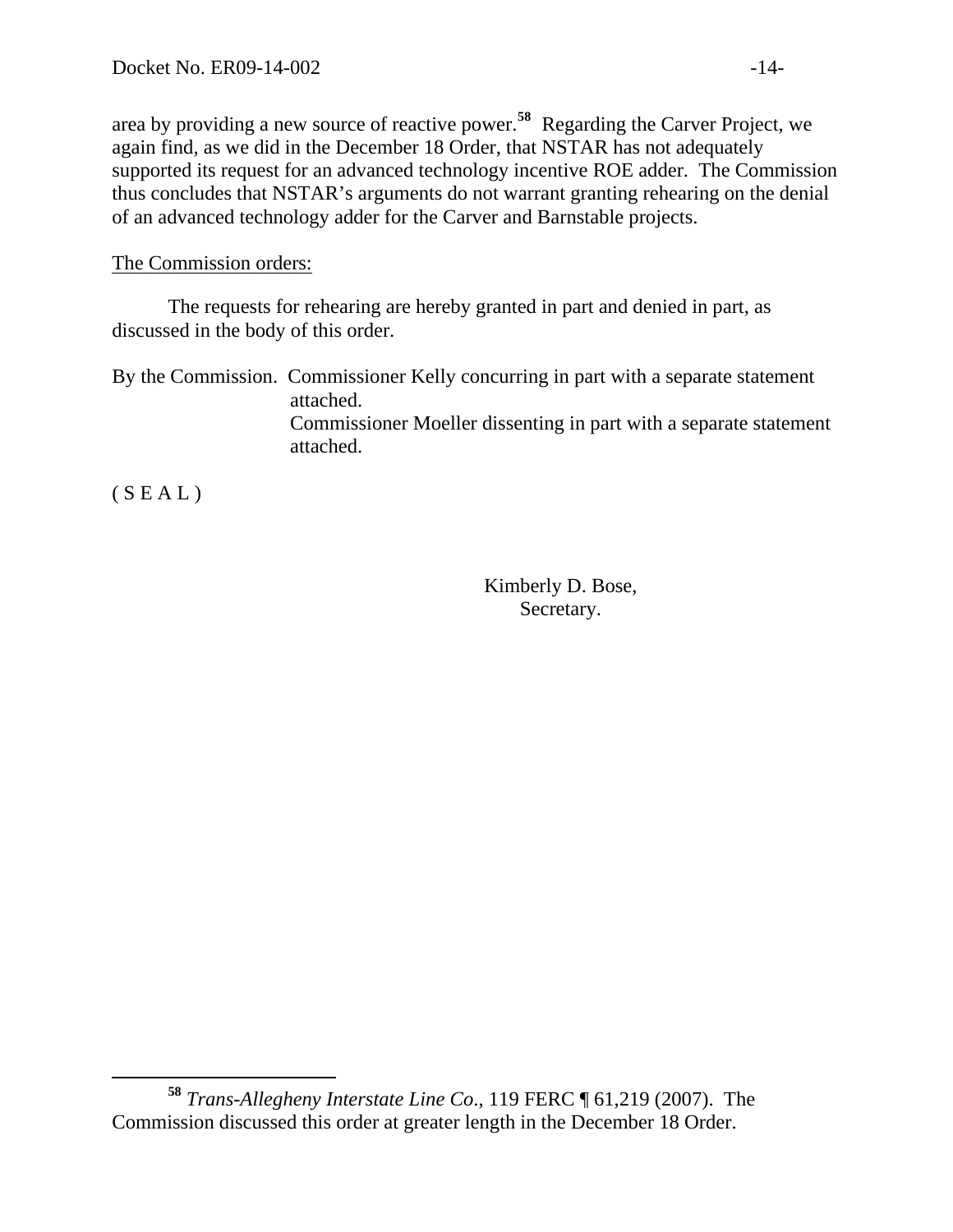#### UNITED STATES OF AMERICA FEDERAL ENERGY REGULATORY COMMISSION

NSTAR Electric Company Docket Nos. ER09-14-002

(Issued April 16, 2009)

KELLY, Commissioner, *concurring in part:* 

 This order addresses requests for rehearing filed by NSTAR Electric Company (NSTAR) and Public Party Intervenors with respect to a December 2008 Commission order on transmission incentives.

 I concur with the majority regarding its decision not to vacate the December 18 Order as the Public Party Intervenors request. As Public Party Intervenors acknowledge, NSTAR's request for a waiver of the in-service deadline is moot as Phase II of the 345 kV Project entered into service prior to the relevant deadline. However, as I have stated before, I do not believe that approval of the 100 basis point incentive ROE adder approved in Opinion No. 489 is consistent with our general policy on incentive rates. I support the Public Party Intervenors' general argument that all transmission projects presented for incentive treatment should be reviewed under Order No. 679.

NSTAR's request states that denial of the advanced technology adder is contrary to treatment of Northeast Utilities' Middletown-to-Norwalk Project. I dissented from the decision to grant incentive treatment to the Northeast Utilities' project, arguing that it was inappropriate to grant incentives for a project that was approximately 83% complete as of the date of the application.**[1](#page-14-0)** Thus, I concur with the majority's decision to deny rehearing on an advanced technology adder for the 345 kV and Brook Street Projects.

For these reasons, I concur in part.

Suedeen G. Kelly

\_\_\_\_\_\_\_\_\_\_\_\_\_\_\_\_\_\_\_\_\_\_\_\_\_\_\_

<span id="page-14-0"></span>**<sup>1</sup>** *Northeast Utilities Service Company,* 126 FERC ¶ 61,052 (2009).